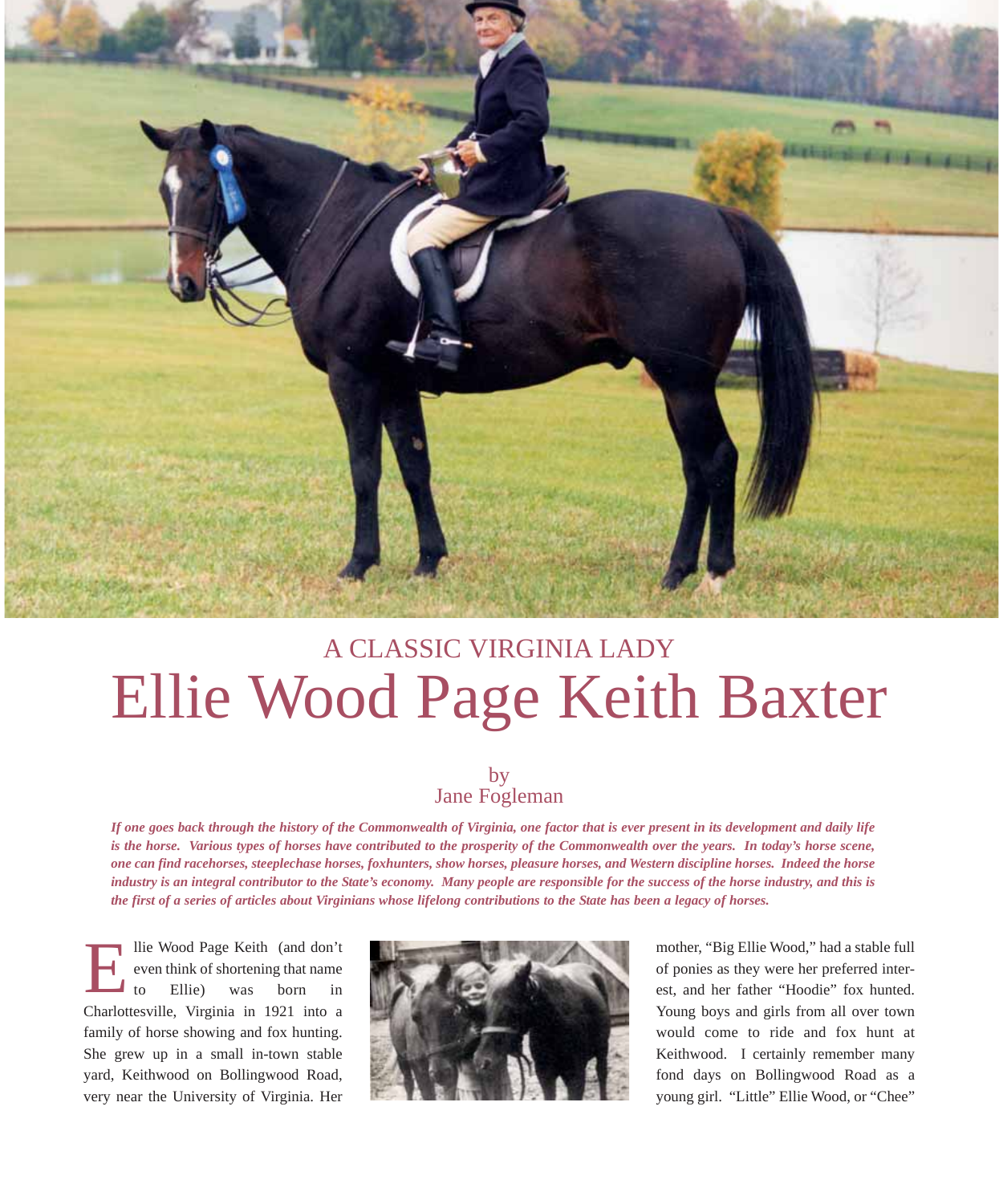

as she was fondly called by family and friends in town, was "the rider" from the age of 5 when she won a blue ribbon over fences at the Keswick Show. She rode in horse shows throughout Virginia, first on her mother's ponies in the pony classes, and later in her teenage years in the ladies classes, as these were really the only venues for young ladies in the horse show world.

Ellie Wood rode for Manly Carter, Jack Payne, Garfield Harding, and some other noted Piedmont Virginia horsemen. She rode in a lot of good shows in Virginia as well as very prestigious shows

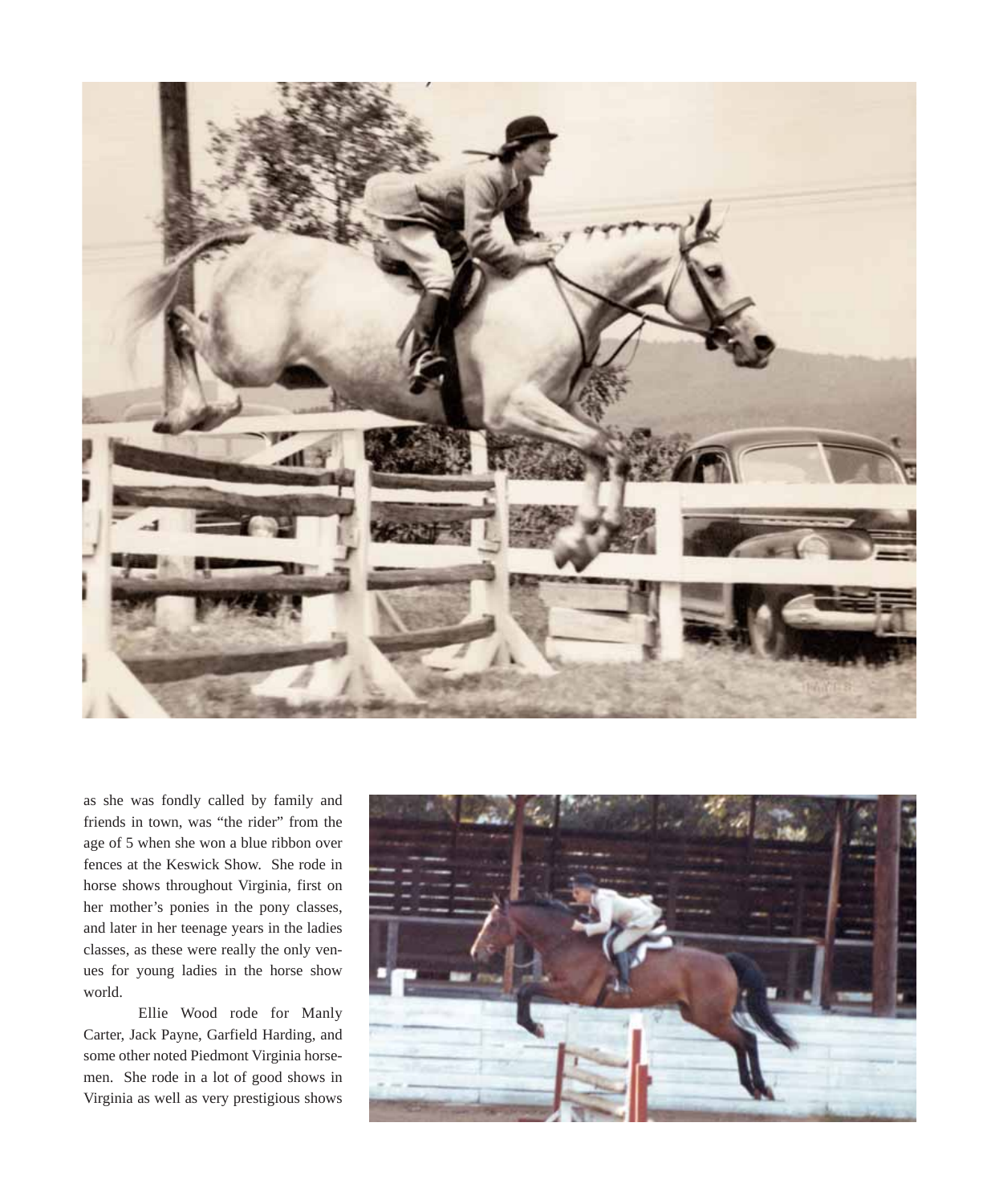in the Washington area. Ellie Wood was a great success and her reputation grew by leaps and bounds. In 1935 she won the McClay Trophy for the ASPCA Horsemanship finals in the old Garden in New York City. She feels this was a great accomplishment as she was a southern girl competing against all of the big northern hunter riders, both male and female.

Ellie Wood's career as one of the country's leading show hunter rider was now firmly entrenched, and the horses she was asked to ride on were the crème de la crème. She has always said that she was lucky because "I had great horses to ride." Sometimes she would not have sat on a horse until she walked into the ring with it. Now that is where talent and instinct take over! She was well known nationally for the next three decades for her forward riding, precise eye, great hands, and elegant seat. She does truly present a wonderful picture on a horse. I contend that you can look at photos of Ellie Wood jumping a horse in her 20s and her body position will be the same as a photo of her in her 80s.

She rode up and down the East Coast from Virginia to New York at shows such as Keswick, Upperville, Warrenton, The National, The International, Devon, Harrisburg —the list goes on and on. She was champion in most of these shows in the amateur classes such as the Corinthian and the ladies classes. The people for whom she rode were the likes of Mrs. Jock Whitney, Mrs. Parker Poe, Mrs. John Maloney and so on. Some of her most famous mounts were Substitution, Spanish Mist, (two of her favorites) Escapade, Adventure, and many more. She was literally the most famous woman amateur from 1935 to the mid 60's.

Fox Hunting was a way of life and she grew up hunting with Farmington and Keswick Hunts in the Charlottesville area. She would also compete in Hunter Trials, Team Chase events, Hunt Club Horse Shows, and any hunt-related activity. In her late 20s and early 30s, she taught



"sports" at the local boarding school, St. Anne's, until her horse show responsibilities made that impossible. During her 30s, she became a whip for the Farmington Hunt Club.

Riding was not her only sports involvement as Ellie Wood was also an avid tennis player though horses kept her from her tennis game on many occasions. Another activity that Ellie Woods loves was dancing. She could be found dancing the night away with her lithe athletic body (the same at 84) swirling over the dance floor to the rhythm of the Big Bands. She was and is truly the most graceful of dancers.

While riding in horse shows all up and down the East Coast she met her husband

Charles "Wing" McGee Baxter. After they married, they lived in New York City where Ellie Wood continued with her riding. They would spend the weekends at their farm in Virginia and eventually retired to Charlottesville with their son Charlie. After Wing's death in 1976 Ellie Wood remained in Charlottesville and focused on fox hunting.

Ellie Wood's career and contribution to the horse show world was formally recognized when she was inducted into the Upperville Horse Show Hall of Fame and the American and Virginia Horse Show Association Hunter Hall of Fame. In 2003 she was awarded the prestigious "Pegasus Award" for her lifelong contribution to the horse show industry. This is a great tribute to her.

Today, Ellie Wood's horse show career still goes on as she is a regular in the "Classic Invitational" at Upperville. She also rides in Hunter Trials, Hunter Paces, Team Events, and Foxhunts at Farmington Hunt Club in Charlottesville. She travels up and down the East Coast with friends to hunt with other packs. In 2004, at the age of 83, she had both of her hips replaced as the pain had become too constant and disabling to ride comfortably. For the first jump in the hunt field after this double surgery, she picked the nastiest looking coop that exists in our hunting country and rode right over it. She was so thrilled to be able to do so without pain that she said, "With